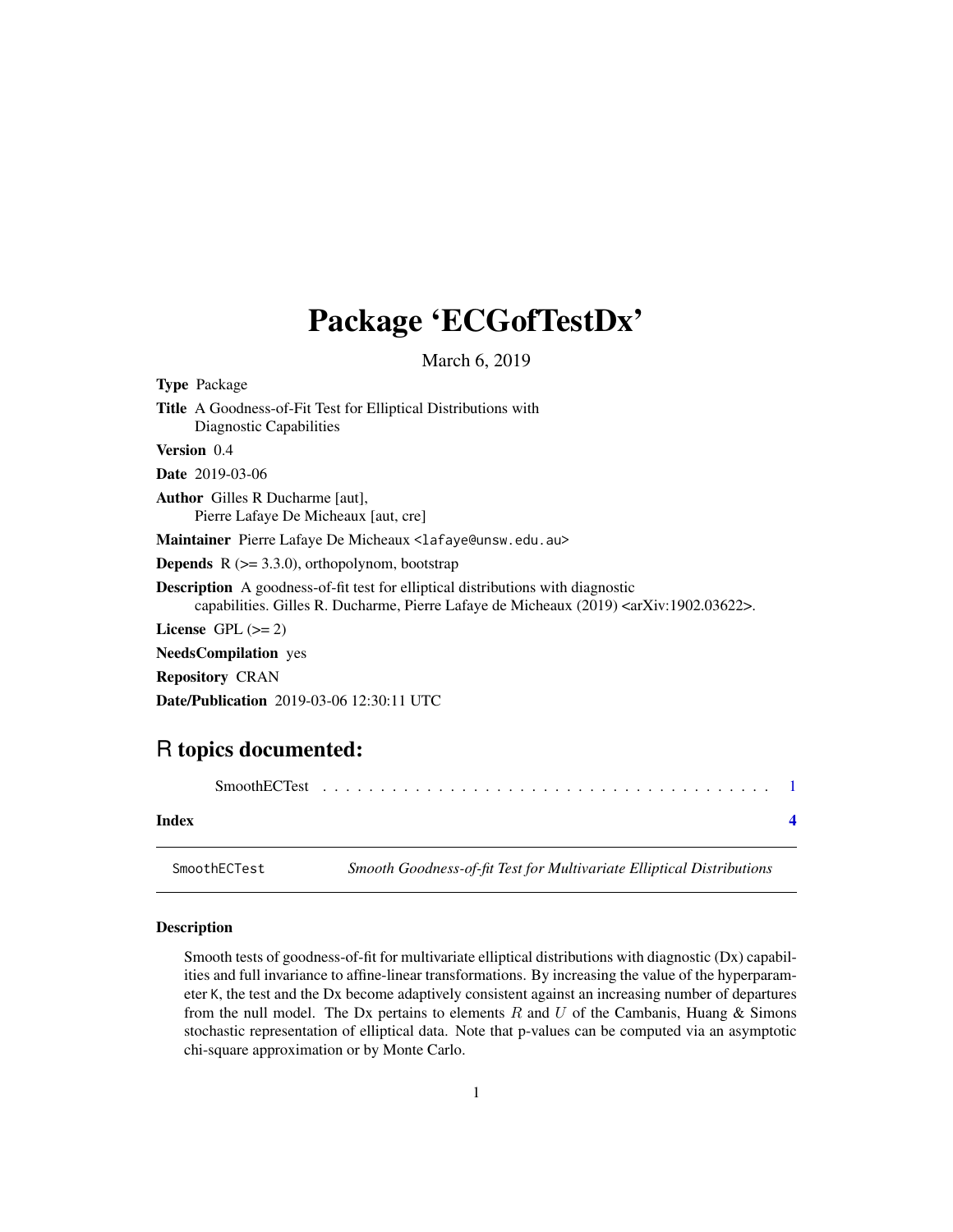SmoothECTest(data, K = 7, family = "MVN", Est.Choice = "", Cpp = TRUE)

#### Arguments

| data       | The data set to use. Cases with missing values are removed.                                                                                                                                                                                            |
|------------|--------------------------------------------------------------------------------------------------------------------------------------------------------------------------------------------------------------------------------------------------------|
| К          | Integer. Hyperparameter controlling the size of the embedding family. Should<br>be greater than or equal to 3 for the Multivariate Normal Distribution. The<br>computation time increases with the size of the data frame and K. Please be<br>patient. |
| family     | The only family available in the current version of the package is the Multivari-<br>ate Normal Distribution.                                                                                                                                          |
| Est.Choice | Not used yet. Maximum Likelihood Estimation (MLE) or Method of moments.<br>Currently, only the MLE is implemented.                                                                                                                                     |
| Cpp        | Logical. If TRUE, the faster $C++$ code is used.                                                                                                                                                                                                       |

#### Value

List with components:

| Q            | The global test statistic with hyperparameter K.                                 |
|--------------|----------------------------------------------------------------------------------|
| df0          | Degrees of freedom of the asymptotic chi-square approximation.                   |
| pval.asymp.Q | Asymptotic p-value for $Q$ .                                                     |
| Uscaled      | Scaled component $U(s)K$ tests the uniformity of element U.                      |
| dfU          | Degrees of freedom of the asymptotic chi-square approximation.                   |
| pval.asymp.U | Asymptotic p-value for Uscaled.                                                  |
| Iscaled      | Scaled component $I(s)_K$ tests the correlation between R and U.                 |
| dfI          | Degrees of freedom of the asymptotic chi-square approximation.                   |
| pval.asymp.I | Asymptotic p-value for Iscaled.                                                  |
| Rscaled      | Scaled component $R(s)K$ test the distribution of element R, radius of the data. |
| dfR          | Degrees of freedom of the asymptotic chi-square approximation.                   |
| pval.asymp.R | Asymptotic p-value for Rscaled.                                                  |

#### Author(s)

G. R. Ducharme, P. Lafaye De Micheaux

#### References

Gilles R. Ducharme, Pierre Lafaye de Micheaux (2019). A Goodness-of-fit Test for Elliptical Distributions with Diagnostic Capabilities. ArXiv pre-print. <https://arxiv.org/abs/1902.03622>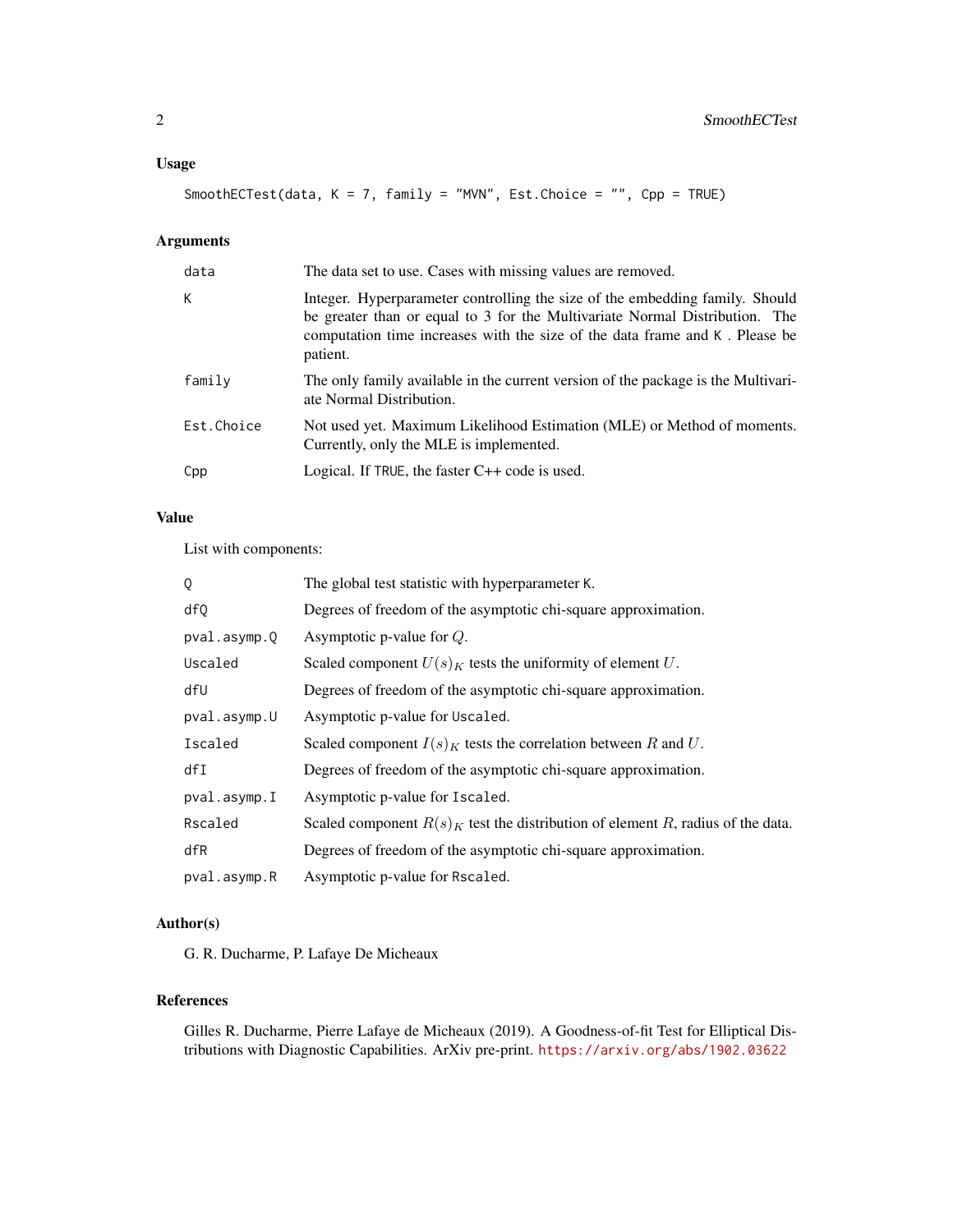#### SmoothECTest 3

#### Examples

```
# The famous (Fisher's or Anderson's) iris data set
# Increase the value of K to K = 7 for better results.
ressetosa <- SmoothECTest(iris[1:50, -5], K = 3)
ressetosa
# Examination marks (n = 88) in Vectors, Algebra and Statistics from the "Open
# book-Closed book examination" data set (Mardia, Kent and Bibby, 1979,
# p. 3-4).
# Increase the value of K to K = 5 for better results.
data \leq scor[, c(2, 3, 5)]
result <- SmoothECTest(data, K = 3)
result
```